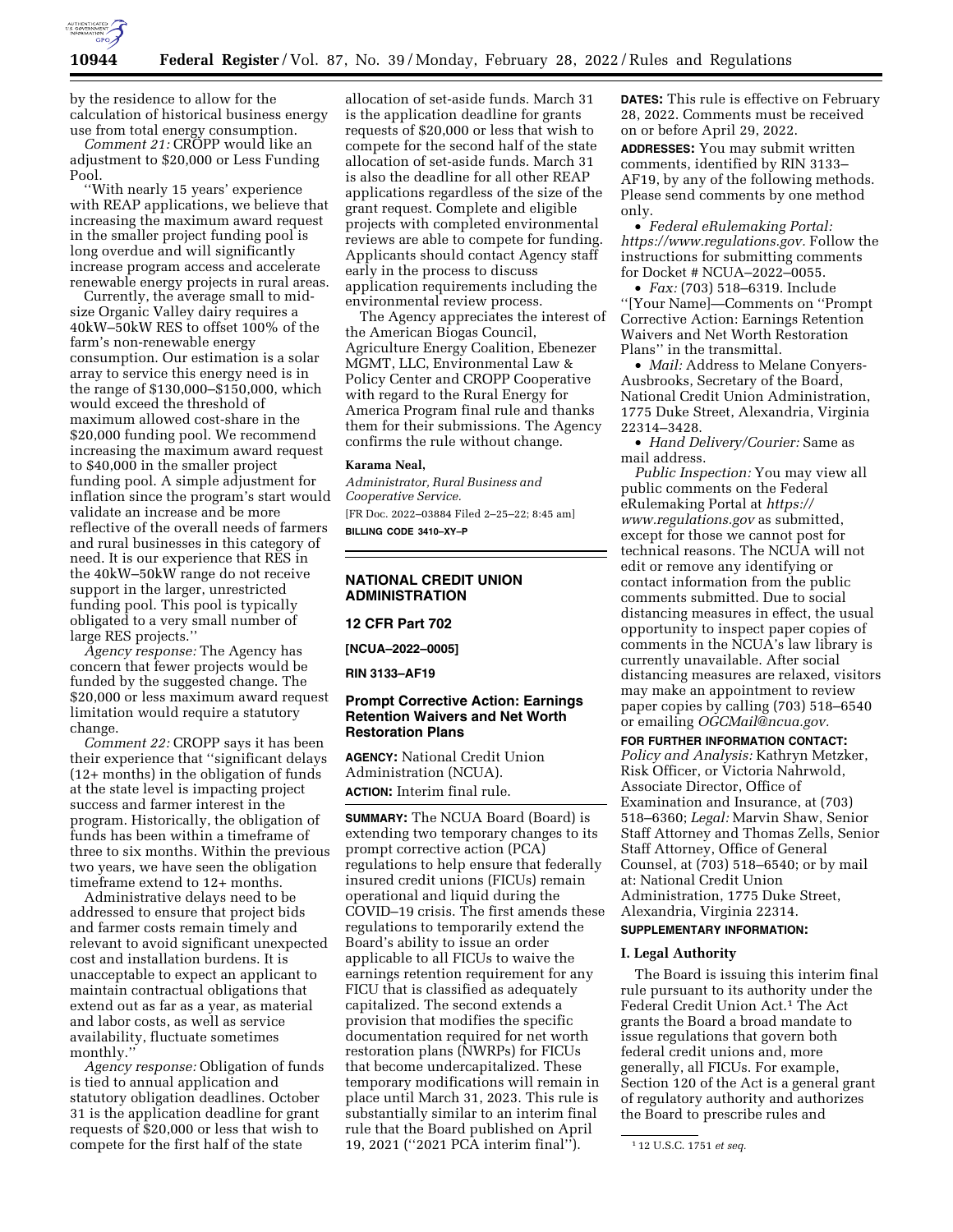regulations for the administration of the Act.2 Section 209 of the Act is a plenary grant of regulatory authority to issue rules and regulations necessary or appropriate for the Board to carry out its role as share insurer for all FICUs.3 Other provisions of the Act confer specific rulemaking authority to address prescribed issues or circumstances.4 Such specific rulemaking authority is set forth in Section 216(b) about PCA.<sup>5</sup>

# **II. Prompt Corrective Action Background**

# *A. Statutory Provisions*

In 1998, Congress enacted the Credit Union Membership Access Act (''CUMAA'').6 CUMAA amended the Federal Credit Union Act (''the Act'') to require the NCUA to adopt, by regulation, a system of PCA consisting of minimum capital standards and corresponding remedies to improve the net worth of federally-insured ''natural person'' credit unions.7 The purpose of PCA is to ''resolve the problems of insured credit unions at the least possible long-term loss to the [National Credit Union Share Insurance Fund ('NCUSIF')].'' 8 The PCA section of the Act does not apply to corporate credit unions.9

The statute designated three principal components of PCA: (1) A framework combining mandatory actions prescribed by statute with discretionary actions developed by the NCUA; (2) an alternative system of PCA to be developed by the NCUA for FICUs which CUMAA defines as ''new;'' and (3) a risk-based net worth requirement to apply to FICUs which the NCUA defines as ''complex.'' Besides those FICUs that meet the statutory definition of a ''new'' FICU, CUMAA mandated a framework of mandatory and discretionary supervisory actions indexed to five statutory net worth categories. These categories are: ''well capitalized,'' ''adequately capitalized,'' ''undercapitalized,'' ''significantly undercapitalized,'' and ''critically undercapitalized.'' The mandatory actions and conditions triggering conservatorship and liquidation are

- 5 12 U.S.C. 1790d(b).
- 6Pub. L. 105–219, 112 Stat. 913 (1998).
- 7 12 U.S.C. 1790d *et seq.*
- 8 12 U.S.C. 1790d(a)(1).
- 9 12 U.S.C. 1790d(m). Part 704, which this rulemaking does not affect, applies capital and PCA requirements to corporate credit unions.

expressly prescribed by statute.10 To supplement the mandatory actions, the statute directed the NCUA to develop discretionary actions which are ''comparable'' to the ''discretionary safeguards'' available under Section 38 of the Federal Deposit Insurance Act, which is the statute that applies PCA to other federally-insured depository institutions.11

The Act addresses the earnings retention requirement applicable to FICUs that are not well capitalized.12 Such FICUs are required to annually set aside as net worth an amount equal to not less than 0.4 percent of their total assets.13 The Board has the authority to decrease the earnings retention requirement.14 To do this, the Board may issue an order if it determines that the decrease is necessary to avoid a significant redemption of shares and further the purpose of that PCA provision of the Act. The Act also requires the Board to periodically review any order issued under that section.15

Separately, the Act sets forth requirements related to NWRPs, which FICUs must submit to the NCUA when it becomes undercapitalized.16 The regulatory provisions addressing the procedures and documentation requirements for NWRPs are codified at 12 CFR 702.111 and are detailed below.

# *B. Regulatory Provisions*

In February 2000, the Board adopted part 702 and subpart L of part 747 establishing a comprehensive system of PCA that combines mandatory supervisory actions prescribed by the statute with discretionary supervisory actions developed by the NCUA (2000 final rule).17 Each of these supervisory actions is indexed to the five statutory net worth categories noted above. The 2000 final rule also permits the NCUA to impose ''other action to better carry out the purpose of PCA'' than any discretionary supervisory action available in that category.18 In the proposal that provided the basis for the 2000 final rule, the Board noted that ''[p]art 702 also amplifies the terms of

- 12 12 U.S.C. 1790d(e).
- 13 12 U.S.C. 1790d(e)(1).
- 14 12 U.S.C. 1790d(e)(2).
- 15 12 U.S.C. 1790d(e)(2)(B).
- 16 12 U.S.C. 1790d(f).
- 17 65 FR 8560 (Feb. 18, 2000).

18 12 CFR 702.107(b)(9), which applies to undercapitalized FICUs.

the statutory exception to the 0.4 percent minimum set aside. Specifically, the Board stated that it interprets the phrase *by order* to indicate that exceptions to the 0.4 percent statutory minimum are to be granted on a case-by-case basis.'' 19 But the Board revisited this interpretation in the May 2020 interim final rule on this subject, finding that the Act does not require FICUs to send a specific application or the NCUA to issue individual orders for each FICU.20 The Board also notes that the current, specific requirements on earnings retention waivers are based on a regulatory provision rather than a specific statutory directive.<sup>21</sup> Thus, issuing a broadly applicable order is consistent with the overall statutory structure of PCA, which combines both mandatory and discretionary provisions. During the COVID–19 pandemic, many FICUs have broadly faced similar economic circumstances that affect net worth and earnings. Given these experiences, and the potential for similar volatility and uncertainty in the future, the Board has determined it is appropriate to implement the changes in this rule to extend the provisions that authorize a broadly applicable order to decrease the earnings-retention requirements for multiple FICUs and to allow a streamlined NWRP in certain circumstances.

# **III. Recent Interim Final Rules**

# *A. May 2020 Interim Final Rule*

On May 21, 2020, the Board approved an interim final rule that temporarily amended two provisions in the PCA regulations in part 702.22 The first amendment addressed the earnings retention requirement in § 702.201 for FICUs classified as adequately capitalized.23 The second amendment addressed the NWRPs for FICUs in § 702.206(c) that have become undercapitalized.24

22 85 FR 31952 (May 28, 2020) (''2020 PCA interim final rule'').

23As detailed subsequently in this preamble, the NCUA's 2015 final rule (80 FR 66626 (Oct. 29, 2015)) on risk-based capital went into effect on January 1, 2022, and amended certain provisions in part 702. As a result, the earnings retention requirement in § 702.201 was moved to § 702.106. Accordingly, this interim final rule implements the amendment made by the 2020 and 2021 PCA interim final rules to § 702.201 in § 702.106.

24As detailed subsequently in this preamble, the NCUA's 2015 final rule on risk-based capital went Continued

<sup>2</sup> 12 U.S.C. 1766(a).

<sup>3</sup> 12 U.S.C. 1789.

<sup>4</sup>An example of a provision of the Act that provides the Board with specific rulemaking authority is Section 207 (12 U.S.C. 1787), which is a specific grant of authority over share insurance coverage, conservatorships, and liquidations.

<sup>10</sup> 12 U.S.C. 1790d(e), (f), (g), and (i); 12 U.S.C. 1786(h)(1)(F); 12 U.S.C. 1786(a)(3)(A)(1).

<sup>11</sup> 12 U.S.C. 1790d(b)(1)(A); S. Rep. No. 193, 105th Cong., 2d Sess. 12 (1998) (S.Rep.); H.R. Rep. No. 472, 105th Cong; *see also* 12 U.S.C. 1831o (Section 38 of the Federal Deposit Insurance Act setting forth the PCA requirements for banks).

<sup>19</sup> 64 FR 27090 (May 18, 1999).

<sup>20</sup> 85 FR 31952, 31954 (May 28, 2020). 21The Board notes that 12 U.S.C. 1790d(e)(1) requires earnings retention. However, additional provisions in 12 CFR part 702, including those related to timing and the content of the application, supplement this statutory provision.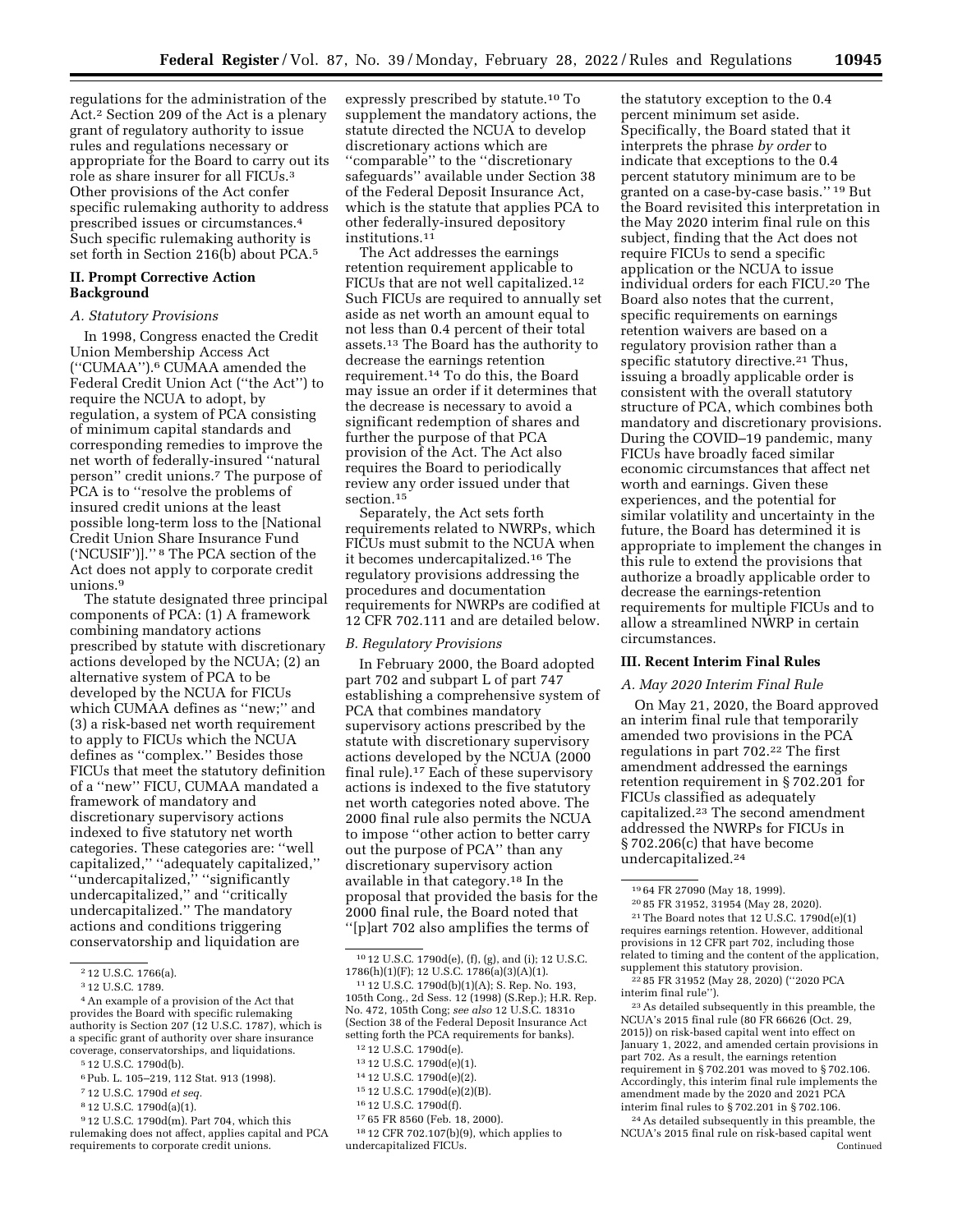The May 2020 interim final rule was issued in response to the COVID–19 pandemic and sought to ensure that FICUs continue to operate efficiently, to ensure that FICUs maintain sufficient liquidity, and to account for the potential temporary increase in shares that FICUs may experience during the COVID–19 pandemic. Specifically, the Board believed the temporary amendments in the interim final rule would allow FICUs to better utilize resources by reducing the administrative burden associated with a temporary increase in shares. The Board concluded that the amendments would provide FICUs with necessary additional flexibility in a manner consistent with the NCUA's responsibility to maintain the safety and soundness of the credit union system. The Board made the temporary amendments effective upon publication and specified that they would remain in place through the end of calendar year 2020. The Board sought comment on the interim final rule.

On June 5, 2020, pursuant to the changes made by the May 2020 interim final rule, the Board issued a temporary order decreasing the earnings retention requirement.25 Specifically, the Board determined that, due to economic circumstances caused by the COVID–19 pandemic, decreasing the earnings retention requirements set forth in the NCUA's regulations was necessary to avoid a significant redemption of shares. This action would further the purposes of the PCA regulations. Accordingly, the Board ordered that any consumer FICU whose net worth classification, as defined in part 702 of the NCUA's regulations, was adequately capitalized between March 31, 2020, and December 31, 2020, could decrease its earnings retention requirement to zero as set forth in part 702. The order was effective through and including December 31, 2020.26

As noted, the Board solicited comment on the May 2020 interim final rule. The Board received comments from a credit union trade association,

two state credit union leagues, and an organization of state credit union supervisors. All commenters supported the interim final rule, and no commenter opposed it. All commenters stated that the changes were appropriate, noting that they provided regulatory relief and flexibility to credit unions to manage their liquidity and address financial hardships caused by COVID–19.

The interim final rule's two provisions expired on December 31, 2020. All commenters requested that the temporary amendments be extended or made permanent. One commenter stated that if the economic dislocation caused by the pandemic lingers, the regulatory relief may be necessary beyond the end of 2020. Among the recommendations to extend the effective date were: (1) Making the rule permanent; (2) extending the applicability until the COVID–19 pandemic was declared over by the Center for Disease Control or other Federal agency; or (3) making the end date December 31, 2021.

#### *B. April 2021 Interim Final Rule*

Based on information available in December 2020, the Board did not extend these provisions but continued to consider this issue. In light of new facts and circumstances, the Board subsequently determined in April 2021 that it was appropriate to reinstate these amendments to the PCA regulations in part 702 on a temporary basis.<sup>27</sup> Specifically, based on the enactment of the American Rescue Plan Act of 2021 28 to provide direct financial relief to individual taxpayers, the Board expected that credit unions would receive a significant increase in deposits due to stimulus checks. Accordingly, the Board determined that it was appropriate to reinstitute the changes to the PCA provisions that had been adopted in May 2020. The Board also sought comments in the April 2021 interim final rule.

The NCUA received seven substantive comments in response to the interim final rule, all of which offered support. Commenters stated that the interim final rule provides assistance to FICUs that have experienced pandemic-related hardships; reduces regulatory burden; does not unduly increase risk to the NCUSIF; allows otherwise healthy FICUs to focus on serving members without discouraging deposits; provides FICUs and the NCUA flexibility during a time of unprecedented deposit growth; and helps ensure the relief is available throughout the pandemic and resulting

economic turbulence. Commenters also addressed the duration of the extension, requesting that the termination date either be extended beyond March 31, 2022, or be made permanent.

### *C. This Interim Final Rule*

As noted above, the two temporary PCA-related provisions are set to expire on March 31, 2022. Based on the agency's experience and lessons learned during the last two years as well as the ongoing economic fallout related to the COVID–19 pandemic, the Board has determined that it is appropriate to issue another interim final rule to extend these provisions until March 31, 2023. Share growth remains unusually high compared to pre-pandemic levels. Specifically, share growth from September 30, 2020, to September 30, 2021, exceeded 14 percent.29 The COVID–19 pandemic and Congressional responses to it were the initial impetus for the two previous interim final rules that temporarily amended the two PCA provisions. While the environment that precipitated these temporary amendments has evolved, substantial uncertainties about the continued impact of the pandemic and the evolving economic environment remain. Macroeconomic uncertainty has been particularly significant over the last few months. Inflation, geopolitical tensions, and a new COVID–19 variant have introduced new economic challenges. Ultimately, the combined effects of these factors on share growth and net worth ratios could be quite significant, leading to potentially greater volatility in those measures in the year ahead.

Also, the flexibilities provided by these temporary amendments have proven to benefit both the NCUA and FICUs. The Board believes the agency can use these flexibilities judiciously to address challenges posed by the current environment and potential issues that may arise while the rule remains in effect without imposing any additional safety and soundness risk. Accordingly, the Board believes it is appropriate to extend these provisions until March 31, 2023. The Board requests comments on all aspects of this interim final rule.

The Board notes that this interim final rule incorporates new amendatory language given that the agency's 2015 final rule on risk-based capital amended certain provisions in part 702.30 Specifically, that final rule amended part 702 by removing §§ 702.201 and 702.206 and moving them, mostly unchanged, to new §§ 702.106 and

into effect on January 1, 2022, and amended certain provisions in part 702. As a result, the requirements for NWRPs in § 702.206(c) were moved to § 702.111(c). Accordingly, this interim final rule implements the amendment made by the 2020 and 2021 PCA interim final rules to § 702.206(c) in current § 702.111(c).

<sup>25</sup>*[https://www.ncua.gov/regulation-supervision/](https://www.ncua.gov/regulation-supervision/letters-credit-unions-other-guidance/temporary-order-decreasing-earnings-retention-requirement)  [letters-credit-unions-other-guidance/temporary](https://www.ncua.gov/regulation-supervision/letters-credit-unions-other-guidance/temporary-order-decreasing-earnings-retention-requirement)[order-decreasing-earnings-retention-requirement.](https://www.ncua.gov/regulation-supervision/letters-credit-unions-other-guidance/temporary-order-decreasing-earnings-retention-requirement)* 

<sup>26</sup> 12 CFR 702.301. The term consumer FICU is being used instead of the term natural person FICU. This terminology is being used for clarity, however, the term natural person FICU will continue to be used for the accompanying regulatory text changes for consistency with other sections of the NCUA's regulations.

<sup>27</sup> 86 FR 20258 (Apr. 19, 2021).

<sup>28</sup>Pub. L. 117–2 (Mar. 11, 2021).

<sup>29</sup>Average annual share growth in the 10 years preceding the pandemic was only 5.8 percent. 30 80 FR 66626 (Oct. 29, 2015).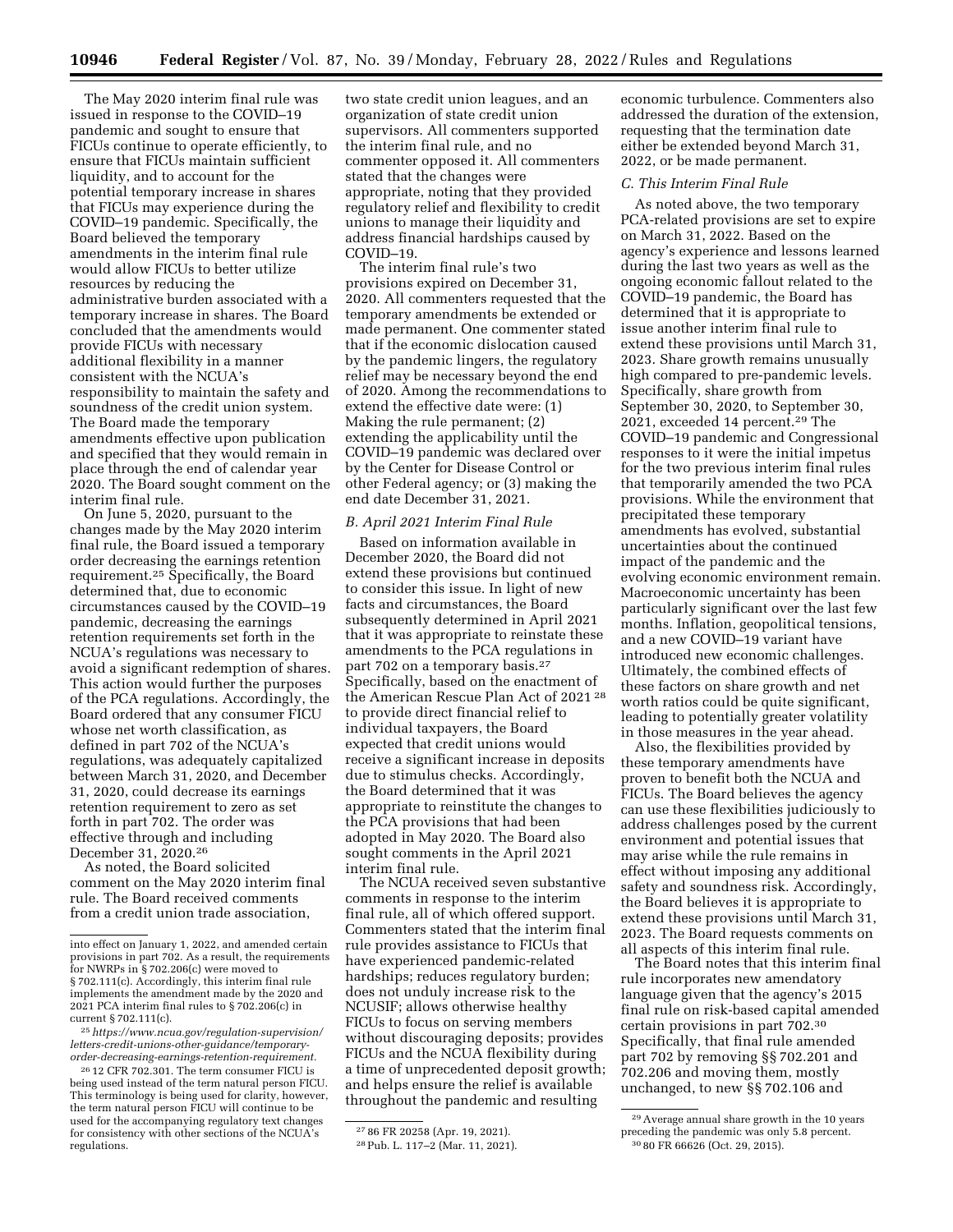702.111. As a result, the current regulatory text does not reflect the April 2021 interim final rule. Because the Board is extending this authority, it is revising the affected provisions to include these authorities to run from the effective date of this interim final rule until March 31, 2023, to ensure there is no interruption in the flexibility.

#### **IV. Section-by-Section Analysis**

# *A. Section 702.106—Earnings Retention Requirement for* ''*Adequately Capitalized*'' *FICUs*

A FICU that is classified as ''adequately capitalized'' or lower must increase the dollar amount of its net worth quarterly by an amount equivalent to at least 1/10th of a percent of its total assets and must retain at least that amount (for a total of 0.4 percent annually) every quarter until it is ''well capitalized."<sup>31</sup> The purpose of this provision is to restore a FICU that is less than well capitalized to a wellcapitalized position in an incremental manner. The Board notes that newly chartered FICUs are excluded from this relief given that the relief is intended for FCUs experiencing growth as a result of the COVID–19 pandemic.

As discussed previously, current § 702.106 provides that the Board may waive this requirement on a case-bycase basis upon application by an affected FICU. The Act provides broader authority for the Board to issue an order to waive this requirement and does not require an application or individual orders.32 In response to recent economic conditions, there were previous infusions of stimulus funds and an increased propensity for consumers to save due to the variety of pandemicrelated circumstances. Thus, the Board has determined that it is appropriate to extend its decision to amend § 702.106 temporarily to provide express regulatory authority for the Board to issue a single order waiving the earnings retention requirement for all FICUs that are classified as adequately capitalized during this time. As with the previous orders issued under the May 2020 and April 2021 interim final rules, the Board would provide in the order that the applicable Regional Director has authority to subsequently require an application if a particular FICU poses undue risk to the NCUSIF or exhibits material safety and soundness concerns. Extending this regulatory provision will

allow the Board to respond to circumstances broadly affecting many FICUs with a single issuance rather than numerous individual waiver approvals. This provision will expire on March 31, 2023.

In a separate action that will be published on the NCUA website after this interim final rule becomes effective, the Board intends to issue the order described above, which will be applicable to adequately capitalized FICUs and will grant relief from the earnings retention requirement without requiring those FICUs to submit applications and receive individual waiver approvals, subject to the qualification noted above.

The Board is exercising this authority under 12 U.S.C. 1790d(e)(2) to enhance flexibility in the application of the earnings retention requirement. The Board believes that this relief remains necessary to avoid a reduction of shares and thus retain system liquidity and capital adequacy, thereby furthering the purpose of PCA. Economic uncertainty caused by the COVID–19 pandemic and its effect on the economy have resulted in significant asset growth within the credit union industry. This growth may impact the PCA classification of many credit unions, resulting in an increased number of credit unions being subject to the earnings retention requirement. Based on the September 30, 2021, Call Report, 223 credit unions are classified as less than well capitalized and are thus subject to the earnings retention requirement. Of those, 42 percent report negative earnings as of September 30, 2021. With continued uncertainty caused by the COVID–19 pandemic, the credit union system continues to experience the effects of pandemicrelated share growth and additional credit unions may be subjected to the earnings retention requirement. A comparison of Call Report data from March 31, 2020, to September 30, 2021, reveals 101 credit unions experienced a decline in their PCA classification from ''well capitalized'' to ''adequately capitalized'' from March 31, 2020, despite having reported a positive return on average assets in September 2021. This illustrates the continued impact of the flight to safety experienced by the industry.

Specifically, during the time period that the two interim final rules have been effective, the Board issued orders providing that any consumer FICU that had a net worth classification, as defined in part 702 of the NCUA's regulations, of adequately capitalized could decrease its earnings-retention requirement to zero as set forth in part 702. These orders enabled FICUs to

better utilize resources by eliminating the need to request a waiver of the earnings-retention requirement from their Regional Director. While the interim final rules and earningsretention orders have been in effect, the number of FICUs that benefitted from this relief has varied from an estimated 77 FICUs as of June 2020 to as many as 179 as of June 30, 2021, based on Call Report data. The FICUs benefitting from the earnings-retention requirement reduction have assets representing less than one percent of industry assets as of September 30, 2021. Accordingly, the Board believes that this amendment and the implementing orders have not posed an undue risk to the NCUSIF.

The Board further notes that FICU operations continue to be significantly disrupted due to social distancing practices, remote work, supply chain disruption, and related complications. Also, the unprecedented amount of fiscal stimulus and decreased spending opportunities have led to a significant increase in the personal saving rate over the last two years. This, in turn, has resulted in extraordinary share growth, leaving net worth ratios artificially depressed.

Given current macroeconomic conditions, downward pressure on net worth ratios will likely persist in the coming year. Although consumer spending has rebounded somewhat, the amount of excess savings—the accumulation of savings over and above pre-pandemic levels—remains significant and is not likely to abate any time soon. Consumer spending on services—the most significant share of expenditures—continues to lag, as the pandemic is resulting in consumers spending less on travel and other activities that are highly social and could potentially expose them to COVID–19. Also, strong gains in employment are supporting incomes and certain loan forbearance programs which decrease debt service payments still remain in effect.

By avoiding the need for numerous waiver applications and responses, the simplified procedure that this interim final rule extends will reduce the administrative burden on FICUs and the NCUA. The Board notes qualifications in the planned order regarding FICUs that pose undue risk or material safety and soundness concerns will help ensure that the purposes of PCA are maintained during this time.

# *B. Section 702.111—NWRPs; Contents of NWRP*

As for NWRPs, the Act provides a broad directive that a FICU that is less than adequately capitalized must submit

<sup>31</sup>This relief is provided for FICUs that are required to retain earnings under §§ 702.106, 702.107, 702.108, and 702.109.

<sup>32</sup>*See* 1 U.S.C. 1 (providing that unless context indicates otherwise, words importing the singular also apply to several persons or parties).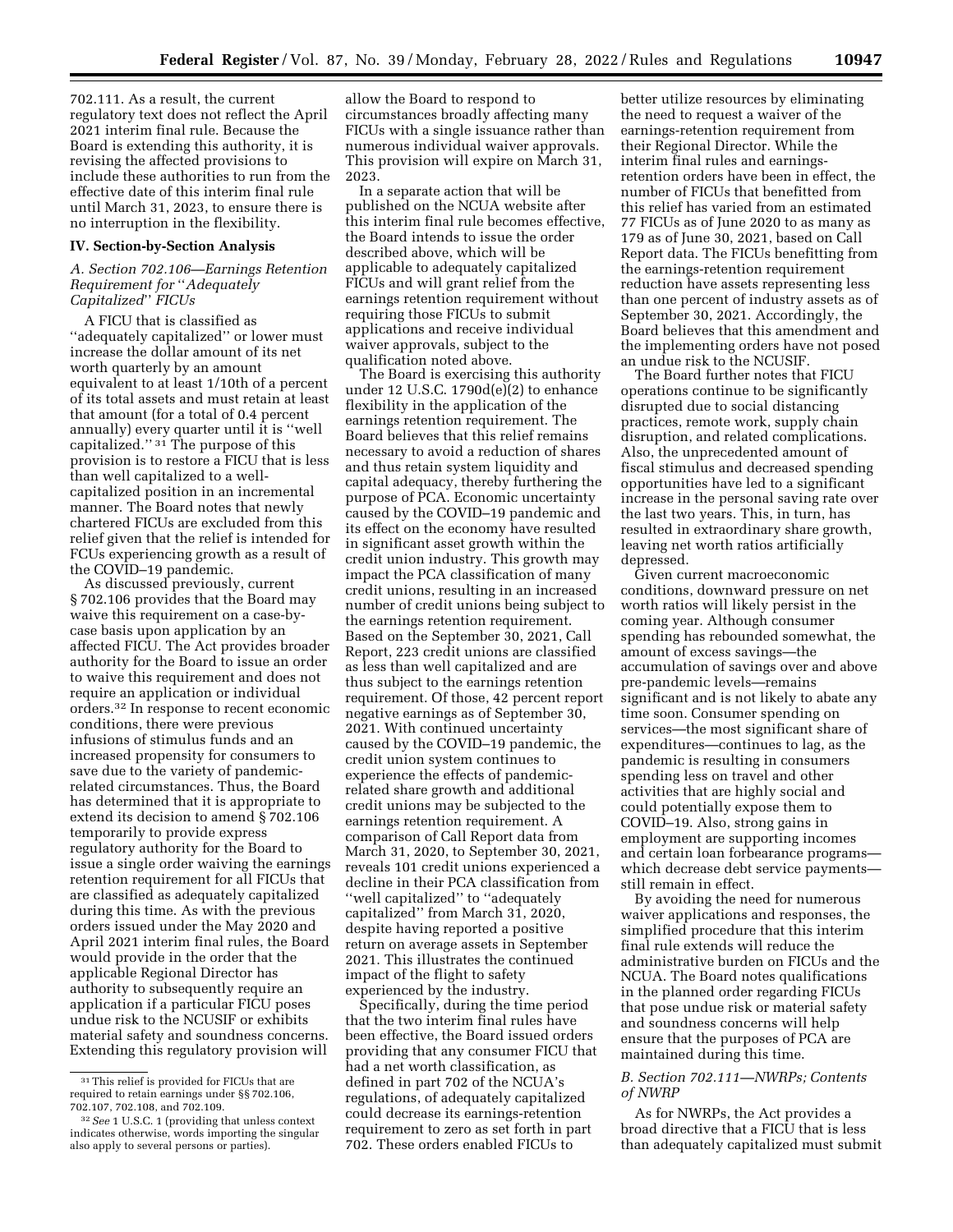an applicable NWRP to the NCUA. The NCUA, by regulation, has provided additional details to supplement this statutory provision. Section 702.111(a) of the NCUA's regulations specifies the schedule for filing the plan, and § 702.111(c) of the NCUA's regulations outlines the contents of a NWRP.

The Board has decided that it is appropriate to continue waiving the NWRP content requirements for FICUs that become classified as undercapitalized predominantly as a result of share growth for Call Reports filed for the periods effective March 31, 2022, June 30, 2022, September 30, 2022, and December 31, 2022. In these cases, the FICU may submit a significantly simpler NWRP to the applicable Regional Director noting that the FICU's PCA classification fell to undercapitalized because of share growth. Specifically, a FICU would be required to attest that its reduction in capital was caused by share growth and that such share growth is a temporary condition due to the COVID–19 pandemic. Federally insured, statechartered credit unions must comply with applicable state requirements when submitting NWRPs for state supervisory authority approval.

When reviewing NWRPs submitted under this authority, the Regional Director will determine if the decrease in the net worth ratio was predominantly a result of share growth. To assess the reason for the decrease, the Regional Director will analyze the numerator and denominator of the net worth ratio. If there is no change, or if there is an increase in the numerator and an increase in the denominator, this would indicate that the decrease in the

net worth ratio was due to share growth. If there is an increase in the denominator and a decrease in the numerator, the Regional Director will analyze whether the decrease in the numerator would have caused the FICU to fall to a lower net worth classification if there were no change in the denominator. If so, the FICU's net worth decline would not be predominantly due to share growth, and thus the FICU would not be eligible to submit a streamlined NWRP.

The Board has determined it is appropriate to extend this regulatory flexibility for NWRPs given the continued economic disruption and the corresponding uncertainty caused by the COVID–19 pandemic.

Since the Board published the interim final rule on May 28, 2020, permitting FICUs that become classified as undercapitalized as a result of share growth to submit a streamlined NWRP, fourteen credit unions have submitted such streamlined NWRPs. Of the fourteen streamlined NWRPs submitted, nine NWRPs were approved, and five streamlined NWRPs were denied. The denials of the streamlined NWRPs were based on those FICUs' decline in PCA classification being the result of other economic factors, and not predominantly the result of share growth. Further, the Board notes that the FICUs submitting streamlined NWRPs were generally smaller, or noncomplex credit unions, thus presenting limited risk to the NCUSIF.

Based on September 30, 2021, Call Report data, 59 FICUs would require a NWRP to be in place or be submitted for approval based on their PCA classification. This is an increase of over 22 percent from the 48 credit unions required to have a NWRP to be in place or be submitted for approval based on December 31, 2020, Call Report data, illustrating an upward trend.

The streamlined NWRP will provide sufficient information, based on current economic conditions, to determine if the credit union is prepared to manage the volatility associated with the COVID–19 pandemic and the impact on the FICU's financial and operational position.

As it concluded in the April 2021 interim final rule, the Board continues to believe it can fulfill its statutory duty to evaluate the NWRPs even if the plans are more concise and streamlined than plans submitted before the COVID–19 pandemic. Such a streamlined approach is acceptable because the more extensive information required under the current requirements may not be practicable or useful under the current situation. The Board believes it can determine if a plan is acceptable even if it lacks some of the detailed submissions that the permanent regulatory provision requires.

A FICU's eligibility to submit a streamlined NWRP to the NCUA will be determined based on the effective date of the credit union's PCA classification, as defined in part 702 of the NCUA's regulations.33 The streamlined NWRP will apply on a case-by-case basis to FICUs that become classified as undercapitalized (those that have a net worth ratio of 4 percent to 5.99 percent) predominantly as a result of share growth. To further clarify, a FICU that has a declined PCA classification will be permitted to submit a streamlined NWRP as reflected in the following table.

| Call Report<br>effective sate | PCA classification sate                                                                | <b>Streamlined NWRP</b><br>permissible |
|-------------------------------|----------------------------------------------------------------------------------------|----------------------------------------|
|                               | March 31, 2022 ……………………………………………………………   April 30, 2022 ……………………………………………………………   Yes. | ' No.                                  |

# **V. Regulatory Procedures**

#### *A. Administrative Procedure Act*

The Board is issuing the interim final rule without prior notice and the opportunity for public comment and the delayed effective date ordinarily prescribed by the Administrative Procedure Act (APA).<sup>34</sup> Pursuant to the APA, general notice and the opportunity for public comment are not required about a rulemaking when an ''agency for

good cause finds (and incorporates the finding and a brief statement of reasons therefor in the rules issued) that notice and public procedure thereon are impracticable, unnecessary, or contrary to the public interest.'' 35

The Board believes the public interest is best served by implementing the interim final rule immediately upon publication in the **Federal Register**. The Board notes that the economic

disruption caused by the COVID–19 pandemic is unprecedented. Even after nearly two years, the situation continues to evolve, thereby making it difficult to anticipate how pandemic-induced disruptions will manifest themselves within the financial system and how individual FICUs may be impacted. The continued relief measures, including the most recent infrastructure legislation, combined with the flight to safety and

 $3^3$  12 CFR part 702.  $3^4$  5 U.S.C. 553  $3^5$  5 U.S.C. 553(b)(3).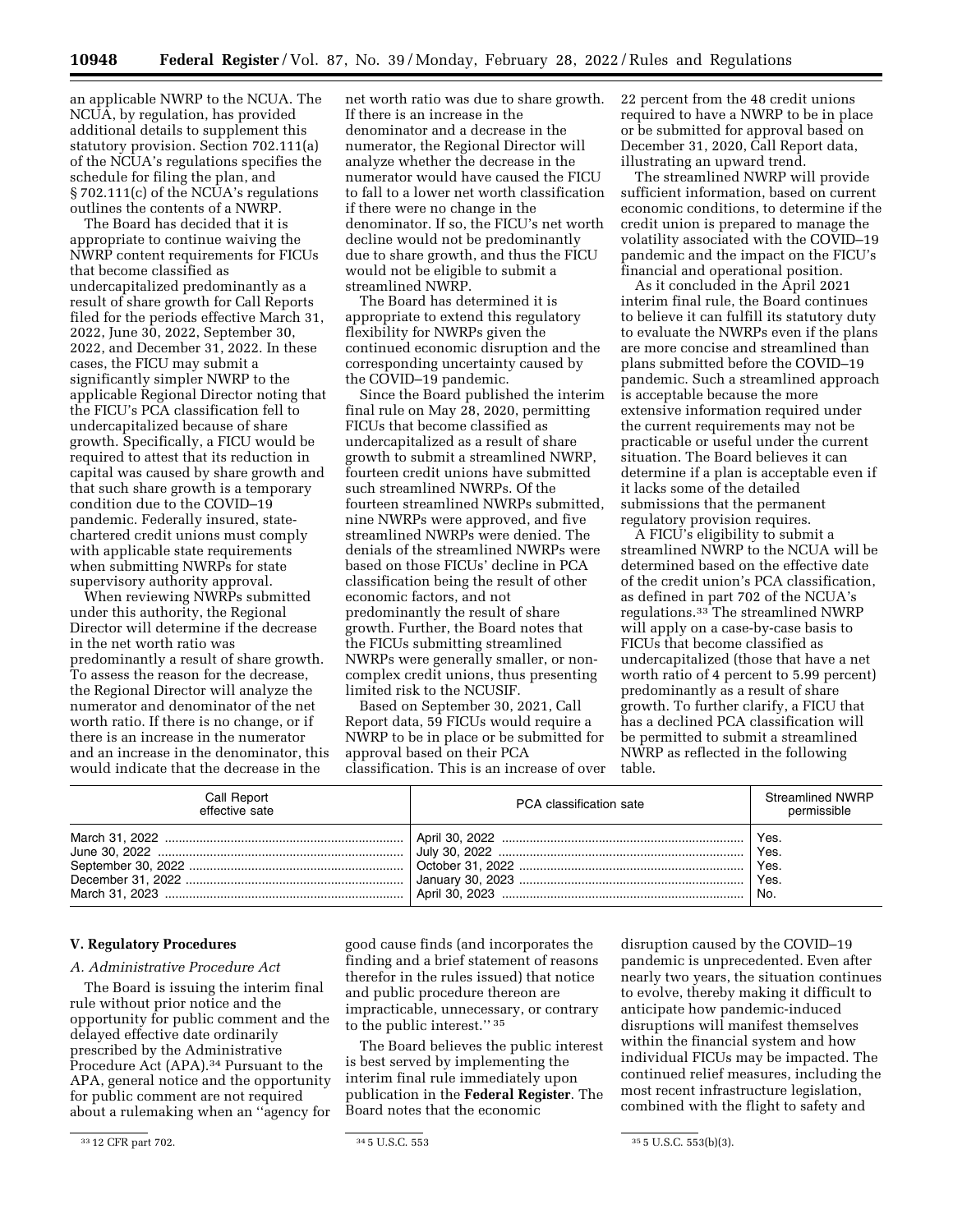reduced spending, places a strain on FICU net worth. To disrupt or end the regulatory relief in place would conflict with preserving the safety and soundness of the industry. Because the unprecedented expansionary monetary and fiscal policies, combined with precautionary savings, is placing a strain on FICU net worth, the Board believes it has good cause to determine that ordinary notice and public procedure are impracticable and that moving expeditiously in the form of an interim final rule is in the public's best interests and the FICUs that serve that public. The temporary regulatory changes are necessary steps designed to alleviate potential liquidity and resource strains including stress on capital adequacy and are undertaken with expedience to ensure the maximum intended effects are in place at the earliest opportunity.

The Board values public input in its rulemakings and, to that end, believes that regulations are enhanced when the public has the opportunity to comment. Accordingly, the Board is soliciting comments on this interim final rule. The amendments made by the interim final rule will automatically expire on March 31, 2023 and are limited in number and scope. For these reasons, the Board finds there is good cause consistent with the public interest to issue the rule without advance notice and comment.

The APA also requires a 30-day delayed effective date, except for (1) substantive rules which grant or recognize an exemption or relieve a restriction; (2) interpretative rules and statements of policy; or (3) as otherwise provided by the agency for good cause.36 Because the rule relieves currently codified limitations and restrictions, the interim final rule is exempt from the APA's delayed effective date requirement. As an alternative to making the rule effective without the 30-day delayed effective date, the Board finds there is good cause to do so for the same reasons set forth above regarding advance notice and opportunity for comment.

#### *B. Congressional Review Act.*

For purposes of the Congressional Review Act (CRA),37 the Office of Management and Budget (OMB) decides whether a final rule constitutes a ''major'' rule. If the OMB deems a rule to be ''major,'' the CRA generally provides that the rule may not take effect until at least 60 days following its publication.

The CRA defines a ''major rule'' as any rule that the Administrator of the OMB's Office of Information and Regulatory Affairs finds has resulted in, or is likely to result in, (A) an annual effect on the economy of \$100,000,000 or more; (B) a major increase in costs or prices for consumers, individual industries, Federal, State, or local government agencies or geographic regions; or (C) significant adverse effects on competition, employment, investment, productivity, innovation, or on the ability of United States-based enterprises to compete with foreignbased enterprises in domestic and export markets.38

For the same reasons noted above, the Board is adopting the interim final rule without the delayed effective date generally prescribed under the CRA. The delayed effective date required by the CRA does not apply to any rule for which an agency for good cause finds (and incorporates the finding and a brief statement of reasons therefor in the rule issued) that notice and public procedure thereon are impracticable, unnecessary, or contrary to the public interest.39 In light of current market uncertainty, the Board believes that delaying the effective date of the rule would be contrary to the public interest for the same reasons discussed above.

As required by the CRA, the Board will submit the final rule and other appropriate reports to Congress and the Government Accountability Office for review.

# *C. Paperwork Reduction Act*

The Paperwork Reduction Act of 1995 (44 U.S.C. 3501 *et seq.*) requires OMB to approve all collections of information by a Federal agency from the public before they can be implemented. Respondents are not required to respond to any collection of information unless it displays a valid OMB control number. The information collection requirements prescribed by the May 2020 interim final rule under PCA remains in effect and are cleared under OMB control number 3133–0154.

#### *D. Executive Order 13132*

Executive Order 13132 40 encourages independent regulatory agencies to consider the impact of their actions on state and local interests. The NCUA, an independent regulatory agency, as defined in 44 U.S.C. 3502(5), voluntarily complies with the Executive order to

adhere to fundamental federalism principles. The interim final rule will not have substantial direct effects on the states, on the relationship between the National Government and the states, or on the distribution of power and responsibilities among the various levels of government. The Board has thus determined that this rule does not constitute a policy that has federalism implications for purposes of the Executive order. But the Board notes that it has consulted with state regulators, as described in the PCA section of the Act, and will continue to do so during the comment period and implementation of this interim final rule.41

# *E. Assessment of Federal Regulations and Policies on Families*

The NCUA has determined that this interim final rule will not affect family well-being within the meaning of Section 654 of the Treasury and General Government Appropriations Act, 1999.42

# *F. Regulatory Flexibility Act*

The Regulatory Flexibility Act (RFA) generally requires that when an agency issues a proposed rule or a final rule pursuant to the APA 43 or another law, the agency must prepare a regulatory flexibility analysis that meets the requirements of the RFA and publish such analysis in the **Federal Register**.44 Specifically, the RFA normally requires agencies to describe the impact of a rulemaking on small entities by providing a regulatory impact analysis. For purposes of the RFA, the Board considers FICUs with assets less than \$100 million to be small entities.<sup>45</sup>

As discussed previously, consistent with the APA,<sup>46</sup> the Board has determined for good cause that general notice and opportunity for public comment is unnecessary, and thus, the Board is not issuing a notice of proposed rulemaking. Rules that are exempt from notice and comment procedures are also exempt from the RFA requirements, including conducting a regulatory flexibility analysis, when among other things the agency for good cause finds that notice and public procedure are impracticable, unnecessary, or contrary to the public interest. Accordingly, the Board has concluded that the RFA's requirements

44 5 U.S.C. 603, 604.

46 5 U.S.C. 553(b)(3)(B).

<sup>36</sup> 5 U.S.C. 553(d).

<sup>37</sup> 5 U.S.C. 801–808.

<sup>38</sup> 5 U.S.C. 804(2).

<sup>39</sup> 5 U.S.C. 808.

<sup>40</sup>Executive Order 13132 on Federalism was signed by former President Clinton on August 4, 1999, and subsequently published in the **Federal Register** on August 10, 1999 (64 FR 43255).

<sup>41</sup> 12 U.S.C. 1790d(*I*).

<sup>42</sup>Public Law 105–277, 112 Stat. 2681 (1998).

<sup>43</sup> 5 U.S.C. 553(b).

<sup>45</sup>NCUA Interpretive Ruling and Policy Statement (IRPS) 15–1. 80 FR 57512 (Sept. 24,

<sup>2015).</sup>